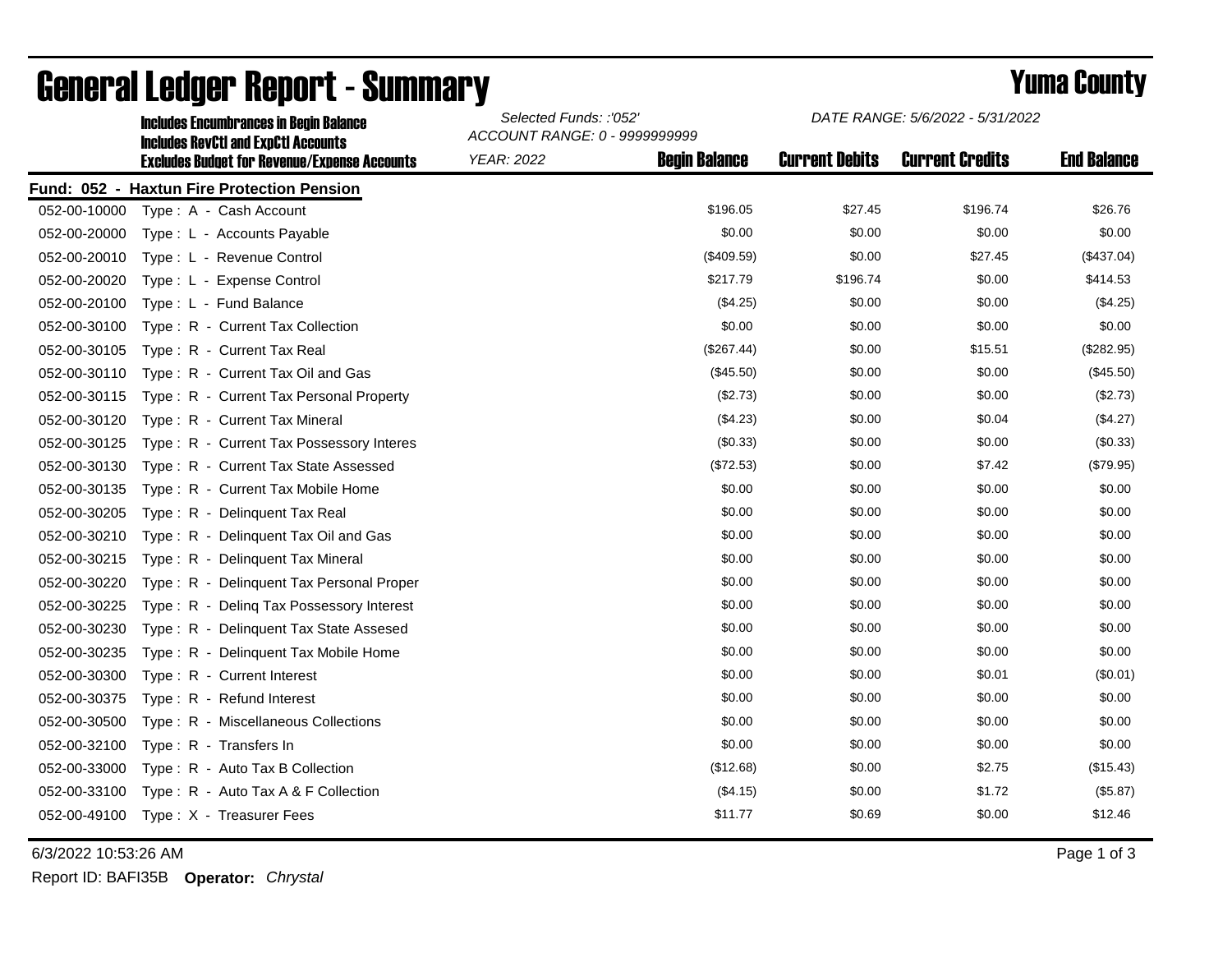| <b>Includes Encumbrances in Begin Balance</b>           |                                            | Selected Funds: :'052'<br>ACCOUNT RANGE: 0 - 9999999999 |                       | DATE RANGE: 5/6/2022 - 5/31/2022 |                    |
|---------------------------------------------------------|--------------------------------------------|---------------------------------------------------------|-----------------------|----------------------------------|--------------------|
| <b>Includes RevCtI and ExpCtI Accounts</b>              |                                            |                                                         |                       |                                  |                    |
| <b>Excludes Budget for Revenue/Expense Accounts</b>     | YEAR: 2022                                 | <b>Begin Balance</b>                                    | <b>Current Debits</b> | <b>Current Credits</b>           | <b>End Balance</b> |
| Fund: 052 - Haxtun Fire Protection Pension              |                                            |                                                         |                       |                                  |                    |
| Type: X - Transfer Out<br>052-00-49401                  |                                            | \$0.00                                                  | \$0.00                | \$0.00                           | \$0.00             |
| Type: X - Checks Written / ACH Transfer<br>052-00-49500 |                                            | \$206.02                                                | \$196.05              | \$0.00                           | \$402.07           |
|                                                         | Fund: 052 - Haxtun Fire Protection Pension | (\$191.80)<br>Totals :                                  | \$420.93              | \$251.64                         | (\$22.51)          |
| <b>Total Fund Revenues:</b>                             | \$27.45                                    | <b>Total Fund Expenses:</b>                             | \$196.74              | <b>Net Revenue Over Expense:</b> | (\$169.29)         |

## General Ledger Report - Summary **Example 2018** Yuma County